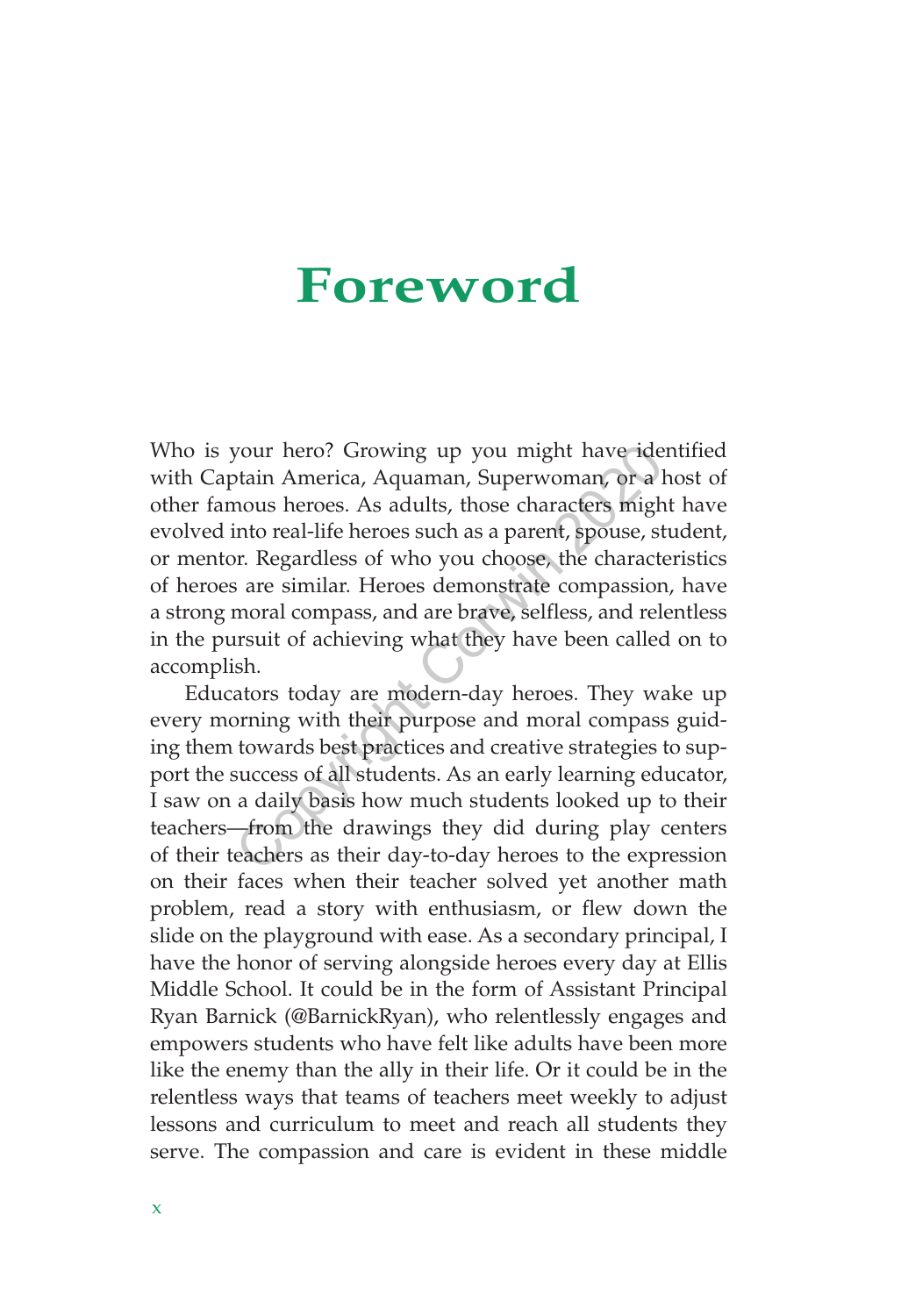school superheroes in Austin, Minnesota, even outside of the school when I see these educators at student concerts, sporting events, or even at their students' homes after the funerals of loved ones.

Dr. Ziegler and Dr. Ramage are creating a movement to not only show the importance of hero building in schools but to highlight and share stories of modern-day heroes in our schools and classrooms today. Their work and extensive research is evident in each chapter, and the vision they have for this work is clear, important, and necessary to continue to be the very best for every stakeholder in our school.

Becoming a hero today doesn't require a costume or a superpower. Today's schools are seeking real-life heroes. Our families are looking for selfless leaders ready to advocate for the complex needs, skills, and strengths their children are bringing into school. Our teachers and support staff are looking towards leadership that has a strong purpose, drive, and direction to move the lever towards a positive and productive school climate. And our students, well they deserve an inspirational leader whose vision is large enough that each of them can see a successful version of themselves reflected in it. very best for every stakeholder in our school.<br>
coming a hero today doesn't require a cost<br>
bower. Today's schools are seeking real-life here<br>
sa are looking for selfless leaders ready to adv<br>
mplex needs, skills, and stre

By reading this book you are committing to taking the first step to become the hero your school needs you to be. Dr. Ziegler and Dr. Ramage share rationale, strategies, and support to show how to take the qualities of what it means to be a hero and implement them in our schools. Through this journey, you will gain tools, resources, and new powers to guide the path.

The journey starts by finding your moral compass through stories of everyday heroes in our school hallways today. After establishing that foundational core you will learn how to access a deeper call for compassion in leadership and deeper understanding of the why of knowing who we serve on a deeper level. Early on in this book you will have established the why, then Bill and Dave dive right into how to advocate and use these hero building skills to enhance student voice in meaningful ways.